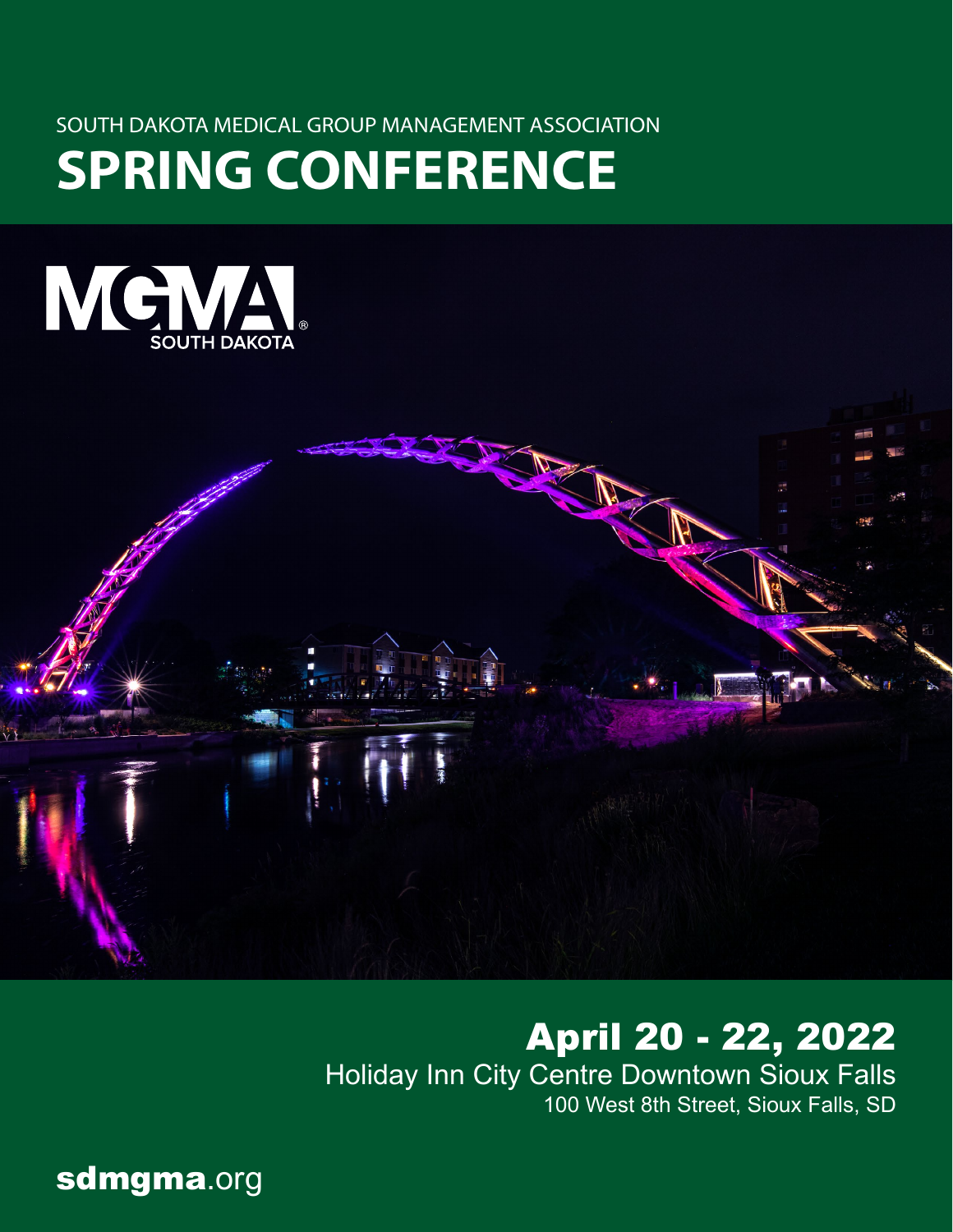# WELCOME TO THE SPRING CONFERENCE!

I would like to share a very warm welcome to all who are attending or considering the Spring SDMGMA Conference. We've got a great agenda lined up to make the conference a great experience and look forward to seeing you there. Whether you're a seasoned MGMA veteran or a first time attendee, this conference is loaded with opportunities to help you grow in your profession, network with colleagues and friends, learn from our dynamic group of presenters and exhibiters, as well as relax and re-charge!

Wednesday will kick off with Great Shots Golf and networking at the Blue Rock Bar and Grill followed up by an off the cuff exploration of Sioux Falls by those who wish to participate.

We welcome the very talented Jared Narlock as our keynote speaker. Jared not only shares an inspiring message for healthcare leaders, but is an author and talent development coach who teaches leaders how to build highly engaged and accountable teams. Jared's writings have been published on Forbes, ATD, and Training Industry.

Thursday morning features Mary Wolf. Mary is the president of Veritee Parners LLC, a coaching and consulting business designed to promote wellbeing and success for physicians and other healthcare executives. Nathan Hansen, Senior Vice President of HUB International Limited, will speak on Cyber Security and Sandra Ogunremi will deliver a great message on strategies related to spiritual care services, diversity, equity and inclusion.

We'll wrap up the conference on Friday morning, hearing from Brent Barnacle, Divisional Vice President Jackson Physician Search. Brent will speak on building a win-win strategic partnership with hospital and physician group administrations related to physician and advanced practice provider recruitment.

On behalf of the Board of Directors and Education Committee, we welcome you to our Spring SDMGMA Conference. We hope that you truly enjoy your time and embrace kicking off 2022!

> **Chad Roggow** President, SDMGMA

# COMING UP

**SDMGMA 2022 Fall Conference TRD** 

**MGMA 2022 MPE Leaders Conference** October 9 – 12, 2022 Boston Convention & Exhibition Center Boston, MA



President Chad Roggow

**President Elect** Jamie Sachtjen

**Vice President** Michael Ingalls

**Secretary/Treasurer** Lynelle Sazama

**Member-at-Large** Kristi Olson

**Member-at-Large** Johnathan Talcott

Past President Angie Leonard

**ACMPE Forum Representative** Justin Garry *(ex-officio)*

**Legislative Liaison** Scott Duke *(ex-officio)*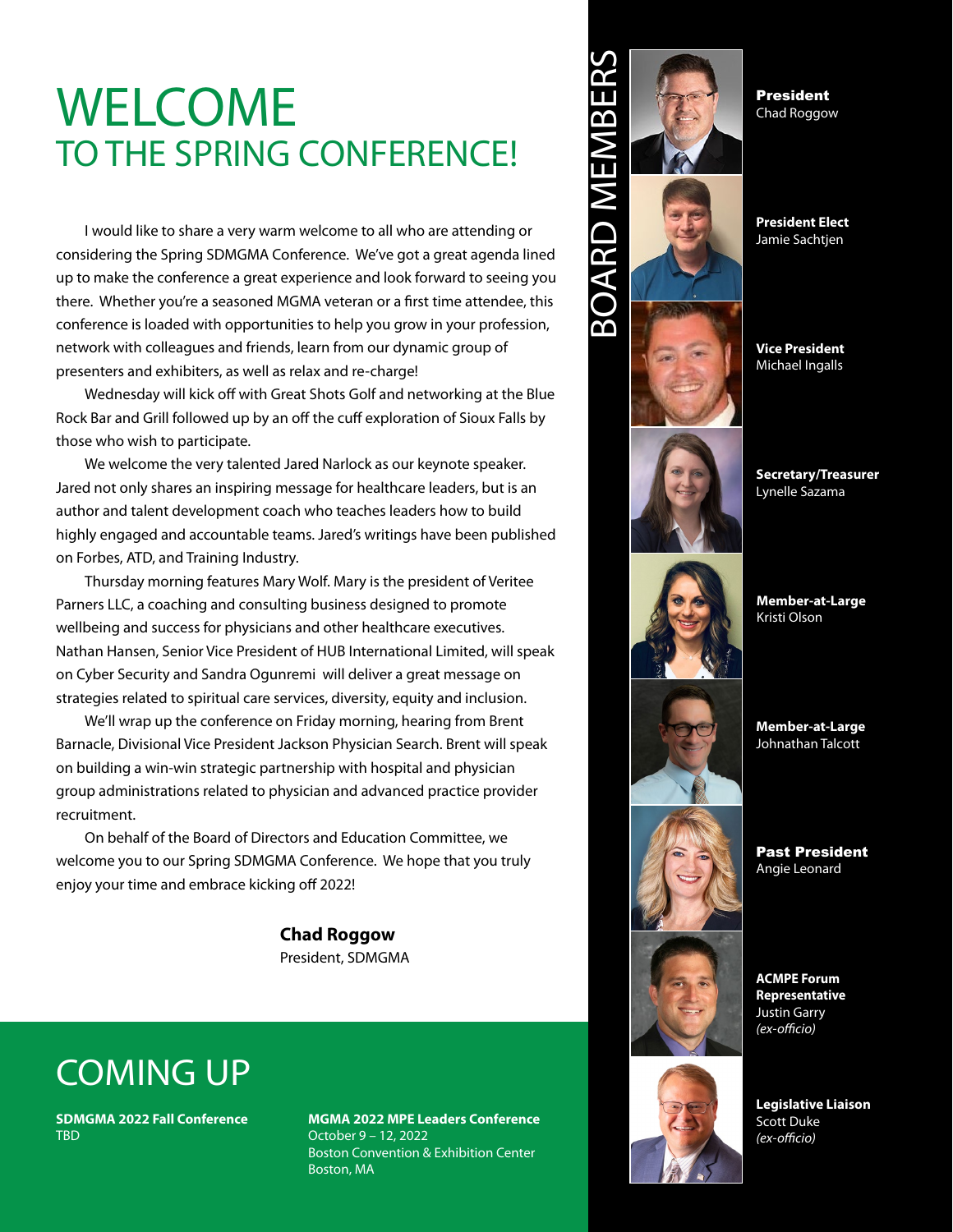# SCHEDULE

*\* Note all presentations will be held in the Palisades Room and vendors (all meals) will be in the Falls Room. All events will be held at the Holiday Inn City Centre unless otherwise noted below.*

# Wednesday, April 20, 2022

| $3:00 \text{ pm} - 5:00 \text{ pm}$ | Golf at Great Shots, 2505 West Benson Road - Registration required.                              |
|-------------------------------------|--------------------------------------------------------------------------------------------------|
| $5:30 \text{ pm} - 7:30 \text{ pm}$ | <b>Registration and Vendor Set-Up</b>                                                            |
| 5:30 pm $- 7:30$ pm                 | Welcome Reception for Attendees and Vendors at the Blue Rock Bar and Grill - 4021 Bobhalla Drive |
| 7:30 pm                             | <b>Exploring Sioux Falls!</b>                                                                    |

# Thursday, April 21, 2022

| $7:30$ am $-8:30$ am                | <b>Breakfast, Registration, and Vendors Open</b>                                                                                                 |
|-------------------------------------|--------------------------------------------------------------------------------------------------------------------------------------------------|
| $8:30$ am $-8:45$ am                | <b>Welcome and Announcements</b><br>Chad Roggow, SDMGMA President                                                                                |
| $8:45$ am $-10:00$ am               | Strategies for Preventing and Healing Burnout: Upstream Approaches for a Culture of Wellbeing<br>Mary Wolf, MS, President - Veritee Parnters LLC |
|                                     | 10:00 am – 10:30 am Refreshment Break with Vendors                                                                                               |
|                                     | 10:30 am – 11:30 am The Ransomware Epidemic<br>Nathan Hansen, Senior VP/Technology & Cyber Leader - HUB International Limited                    |
|                                     | 11:30 am - 12:30 pm Networking Lunch with Vendors                                                                                                |
| 12:30 pm $-2:00$ pm                 | <b>Adjust Your Lens and Mitigate Unconscious Bias</b><br>Sandra Ogunremi, DHA, MSA - Monument Health                                             |
| $2:00 \text{ pm} - 2:30 \text{ pm}$ | <b>Refreshment Break with Vendors</b>                                                                                                            |
| $2:30 \text{ pm} - 4:00 \text{ pm}$ | <b>Leading with Peace and Power</b><br>Jared Narlock, Leadership Development Consultant and Coach                                                |
| $4:30$ pm $-5:30$ pm                | <b>Social</b>                                                                                                                                    |
| $5:30 \text{ pm} - 7:30 \text{ pm}$ | <b>Banquet (with prize drawings)</b>                                                                                                             |
| $7:30$ pm                           | <b>Exploring Downtown Sioux Falls!</b>                                                                                                           |

# Friday, April 22, 2022

| 7:30 am - 8:30 am  | <b>Breakfast with Vendors</b>                                                                                                                |
|--------------------|----------------------------------------------------------------------------------------------------------------------------------------------|
| 8:30 am - 9:30 am  | <b>Finders-Keepers Physician Recruitment &amp; Retention Practices that Work</b><br>Brent Barnacle, Divisional VP - Jackson Physician Search |
| 9:30 am - 10:00 am | <b>Refreshment Break with Vendors</b>                                                                                                        |
|                    | 10:00 am - 11:30 am Getting to Your Finish Line!<br>Jared Narlock, Leadership Development Consultant and Coach                               |
| $11:30$ am         | <b>Final Prize Drawing and Adjourn</b>                                                                                                       |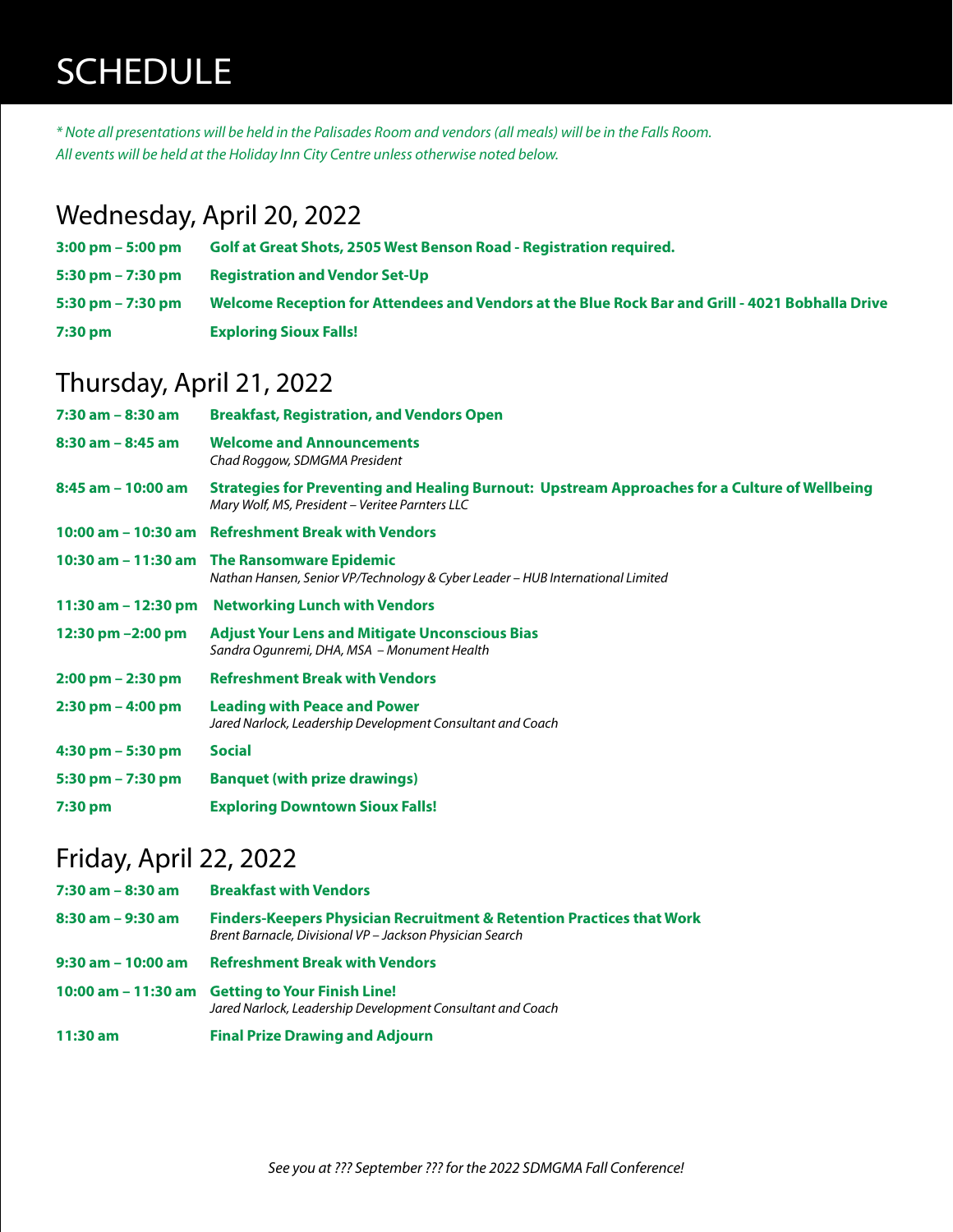# SPEAKERS



# Mary Wolf, MS, LPC-MH, BCC **President, Veritee Partners LLC**

Mary is the president of Veritee Partners LLC, a coaching and consulting business designed to promote wellbeing and success for physicians, executives, dentists, and the companies they serve. Veritee Partners offers assessments and consultation for healthcare systems to build

wellbeing programs and cultures.

Mary was the Program Director for the Avera Medical Group LIGHT Program, an award-winning wellbeing program for physicians and advanced practice providers. She led multi-strategy wellbeing services and provides executive coaching for physicians, nurse practitioners, physician assistants, residents, and executives. Before creating LIGHT, Mary was the director of multiple behavioral health programs at Avera including employee assistance program-EAP, addiction recovery, outpatient mental health, and day hospital.

Mary earned a Master's Degree in Counseling and Human Resource Development and is a Licensed Professional Counselor-Mental Health. Mary is a Board Certified Coach and holds certifications in executive, life, and spirituality coaching.

Mary's extensive work with the Coalition for Physician Wellbeing includes being published as a chapter author for their two books:

- Transforming the Heart of Practice: An organizational and personal approach to physician wellbeing
- Physician Well-being During Sustained Crisis: Defusing Burnout, Building Resilience, Restoring Hope

## **Thursday, 8:45 am – 10:00 am**

### **Strategies for Preventing and Healing Burnout: Upstream Approaches for a Culture of Wellbeing**

*"There comes a point where we need to stop just pulling people out of the river. We need to go upstream and find out why they're falling in."*  – Desmond Tutu

The burnout crisis forces us to study the root causes so we that we can create upstream approaches to preventing burnout and creating cultures of wellbeing. Learn from Mary as she shares her wisdom from coaching physicians, advanced practice providers, residents, and executives through the pandemic. It's time to focus on how to help ourselves, physicians and staff heal from the last two years and move forward with strategies, heart, and hope.

#### **This session will provide attendees with the knowledge to:**

- Recognize the symptoms of burnout in self and others
- Make effective referrals to wellbeing services
- Build a strategy to prevent burnout and create a culture of well-being
- Utilize the Well-Being Index Model for leading well

LinkedIn: https://www.linkedin.com/in/mary-wolf-veritee/

# Nathan Hansen, JD **Senior Vice President HUB International Limited**

Nate is the Technology & Cyber leader for HUB's Management, Professional & Cyber Liability Group. Nate is responsible for maintaining the Technology & Cyber book of business, proactively providing client solutions, advising on complex

deals, and maintaining market relationships within the Chicago hub. Nate previously served as a placement specialist at a global firm concentrated on Technology, Cyber, and Professional Liability products. Prior to joining the insurance industry, Nate practiced as an attorney for ten years. Nate is based in Chicago, a 2004 graduate of the University of Notre Dame, and a 2007 graduate of the Loyola University Chicago School of Law.

### **Thursday, 10:30 am – 11:30 am**

### **The Ransomware Epidemic**

- Ransomware Overview
	- What is ransomware?
	- Who does it impact?
	- Notable ransomware attacks
	- Federal Government Involvement
- Cyber Insurance & Risk Mitigation
	- What does cyber insurance cover?
	- How can companies mitigate the risk of an attack?
	- How are the insurance markets reacting to the ransomware epidemic?

#### **This session will provide attendees with the knowledge to:**

- Learn of the increased frequency and severity of ransomware attacks
- Identify cybersecurity controls to help prevent attacks which have focus from underwriters
- Understand what a Cyber Insurance Policy covers



# Sandra Ogunremi, DHA, MSA, B. Pharm, CDM, CCDP, SCPM **Director of Diversity, Equity, Inclusion and Spiritual Care Services – Monument Health** Dr. Sandra Ogunremi is the Director of Diversity, Inclusion and Spiritual Care Services for Monument Health in Rapid City, SD.

She earned a Doctorate in Health Administration from Central Michigan University in 2009. She has a Master's of Science in Administration and a Bachelor's degree in Pharmacy. She is Certified in Cultural Intelligence, Certified in Diversity Management with the American Hospital Association's Institute for Diversity and Health Equity. She is a Stanford Certified Project Manager and holds several other certifications that enable her to deliver her best. She is a seasoned national and international conference speaker.

She currently focuses on strategies related to spiritual care services, diversity, equity and inclusion. She leads organizational initiatives, workshops and training on diversity and cultural proficiency. Due to her great strides, she was appointed the first leader in Monument Health's history to focus on diversity, equity and inclusion strategies.

In July 2018, Monument Health was recognized, alongside four other healthcare systems, by the American Hospital Association and received the Equity of Care honoree award. Dr. Ogunremi received the award on behalf of Monument Health and is quite proud of the great strides made by Monument Health.

Rev. Ogunremi is an ordained minister with Assemblies of God. She has served as the Black Hills' Sectional Representative for the Women's Ministry within South Dakota since 2008. She has taught throughout the Unites States, Canada, Africa and England. She is most fulfilled when being used as a conduit to positively impact lives.

### **Thursday, 12:30 pm – 2:00 pm**

### **Adjust Your Lens and Mitigate Unconscious Bias**

Have you ever wondered why you think the way that you do? Have you ever wondered why you make some of the decisions that you make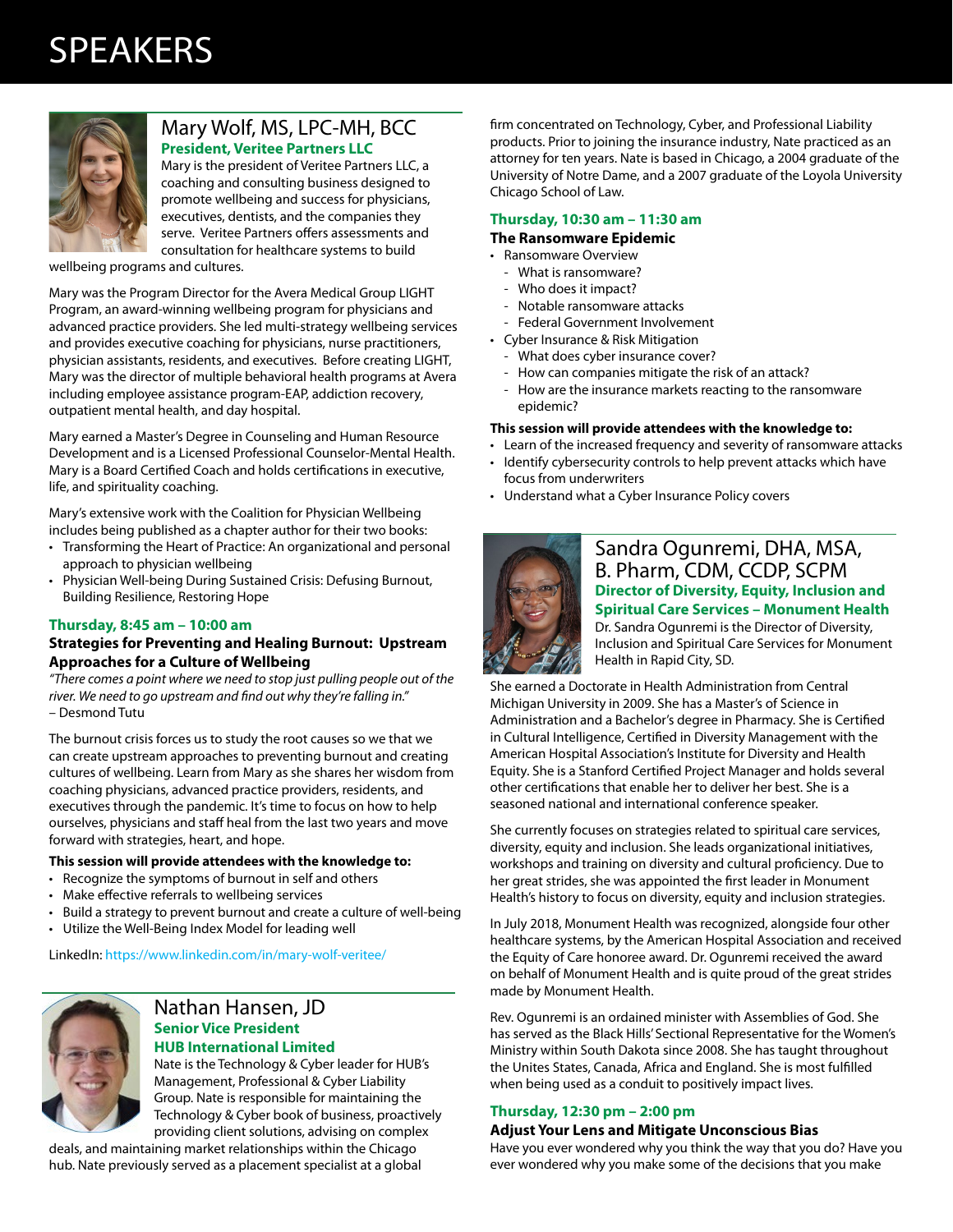# KEYNOTE SPEAKER



# Jared Narlock, MPA, ICF-ACC **Talent and Leadership Development**

**Consultant and Coach**

Jared is a keynote speaker, author, and talent development coach who teaches leaders how to build highly engaged and accountable teams. He has more than 16 years of experience partnering with C-level executives,

Chief Culture Officers, Leaders and HR Professionals. His background encompasses all aspects of Human Resources, with emphasis in organizational development and employee relations. Jared is a former Vice President of Talent Development and TEDx speaker. His writings have been published on Forbes, ATD, and Training Industry.

After being honorably discharged from the United States Air Force and finishing his graduate degree, Jared went on to further his passion for learning and serving others by obtaining certifications with the International Coach Federation as an Associate Certified Coach and with the Society for Human Resource Management as a Senior Certified Professional.

His new book, Becoming a Peaceful Powered Leader: How to Shed Fear, Live Courageously, and Own Your Peace, provides leaders with a toolkit for becoming more effective—by replacing often ineffective external efforts with powerful internal shifts.

### **Thursday, 2:30 pm – 4:00 pm Leading with Peace and Power**

Most days leaders are stuck between trying to be the type of leader to those on their team they would be proud to follow and trying to balance the revolving door of requests for meetings, the evergrowing email inbox, and the constantly moving metrics being asked of by the organization, while also trying to be fully present in the other areas of life. This is far greater than a balancing act, when trying to be a leader that provides authenticity and lead with humanity to those in their care. In this session, Jared will share six key pieces, along with tools, research, and experienced advice provided to demolish the slag weighing leaders down to become a truly peaceful powered version of themselves every day.

### **This session will provide attendees with the knowledge to:**

- Explore your current process for setting and owning your reality
- Discuss the importance of boundary setting in the workplace
- Examine the power of value discussion in connection to serving others over self-preservation
- Create an environment for empowerment to be stepped into

# **Friday, 10:00 am – 11:30 am Getting To Your Finish Line**

What's your goal each week? So often, leaders go week to week in a revolving unintended cycle of just getting through it. This approach can have impacts on our strategy, creativity, and the engagement we bring to those we partner with and lead. There's great news though! This cycle is in your control and in this session, Jared will offer leaders some anchoring habits to ensure you get the wins you want each week and have the impact on others and yourself that creates an environment of engagement and empowerment.

#### **This session will provide attendees with the knowledge to:**

- Examine the difference between ROI and Ego
- Explore the importance of challenging your narrative
- Understand the difference between actionable optimism and being positive
- Create your finish line

**Twitter - @JaredNarlock LinkedIn – Jared Narlock**

or say some of the things you say? Attendees will learn to understand, identify and mitigate unconscious bias and the impact it has on perspective taking and decision making.

### **This session will provide attendees with the knowledge to:**

- Understand biases and how we process information
- Identify the biases we have acquired
- Understand the impact biases have on decision making
- Build the knowledge necessary to move from awareness into action by becoming aware of our biases and mitigating them
- Pivot mid-thought, adjust our lens and have positive impacts



# Brent Barnacle **Divisional Vice President Jackson Physician Search**

For the past six years, Brent has led Jackson Physician Search's Upper-Midwest Division. Before joining JPS, he worked extensively in organizational business development and training, spanning nearly 20 countries.

Brent applies this experience to build win-win strategic partnerships with hospital and physician group administrations who need to recruit physicians and advanced practice providers. He also consults on healthcare market trends, speaks at local and regional industry events, and is known as a well-respected, trusted advisor.

Brent was born and raised in Stillwater, MN and maintains a strong focus on rural physician recruitment. He understands the importance of recruiting for cultural fit, which leads to long-term retention for clients.

## **Friday, 8:30 am – 9:30 am**

### **Finders-Keepers Physician Recruitment & Retention Practices that Work**

Millions of Americans never feel the reality of the physician shortage because they live in metropolitan areas. Yet for about 20% of the population who live in rural and remote communities, the lack of coverage is causing severe consequences for health and quality of life. Demographic trends worsen the crisis, as younger people leave their communities for educational and career opportunities elsewhere. Awakening America's Millennial workforce to the rewards of practicing rural medicine has become a priority as a matter of policy and of survival for healthcare leaders.

The session will also take a "workshop" approach with an interactive SWOT assessment that attendees can take back to their organizations to adapt and initiate practical steps that will improve their opportunity to attract and keep physicians and advanced practice providers in their communities. The SWOT will touch on the four main drivers physicians evaluate when seeking to join a rural practice: compensation, location, quality of practice and quality of life. Together, they underscore the culture.

The session will provide examples of recruitment incentives and operational strategies that organizations can deploy.

# **This session will provide attendees with the knowledge to:**

- Demonstrate the advantages– and transparently address the challenges – that are part of practicing in their community, packaged in ways that resonate with millennial physician candidates.
- Identify best practices for recruitment into rural communities that can be adapted and implemented to address their unique challenges.